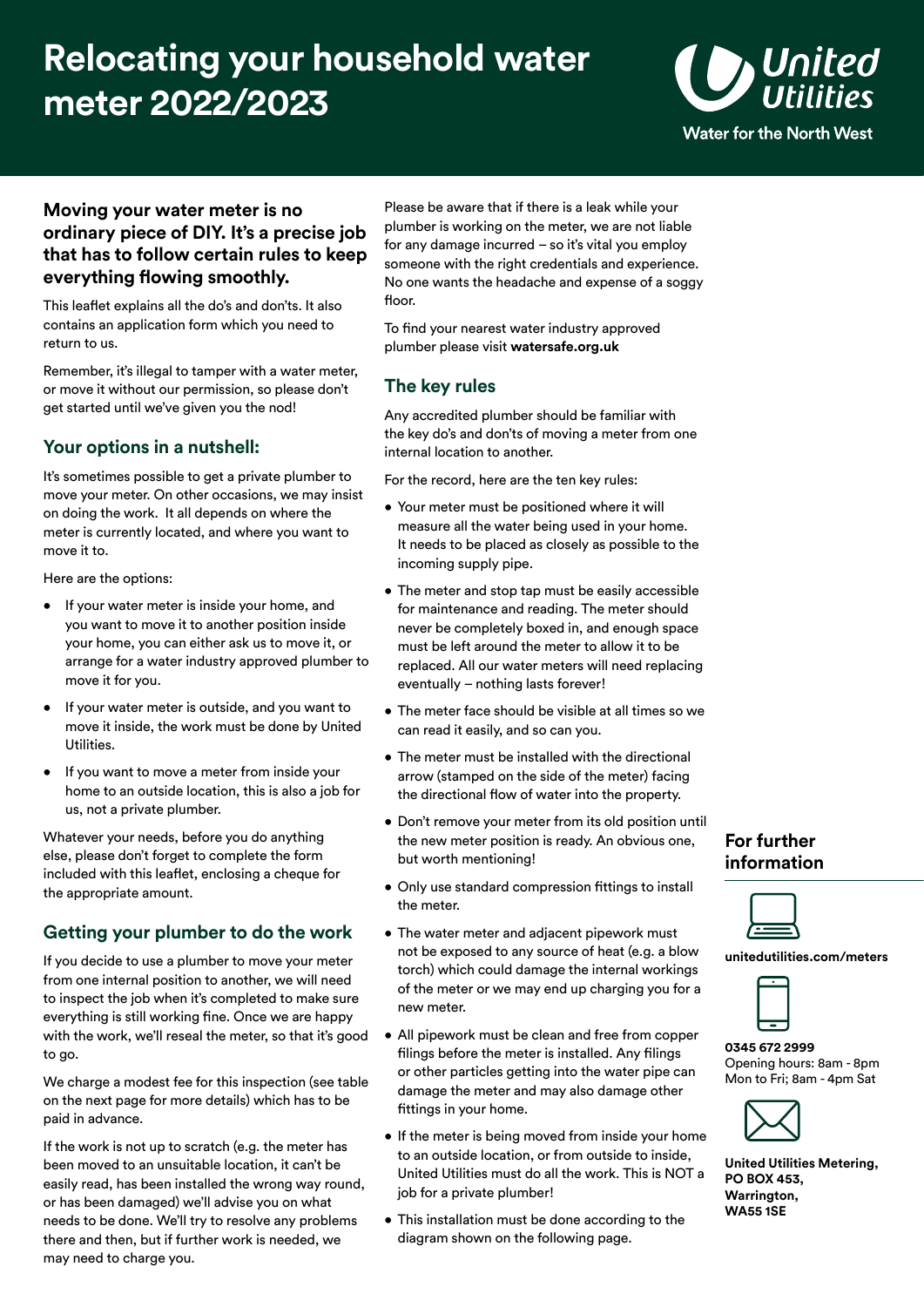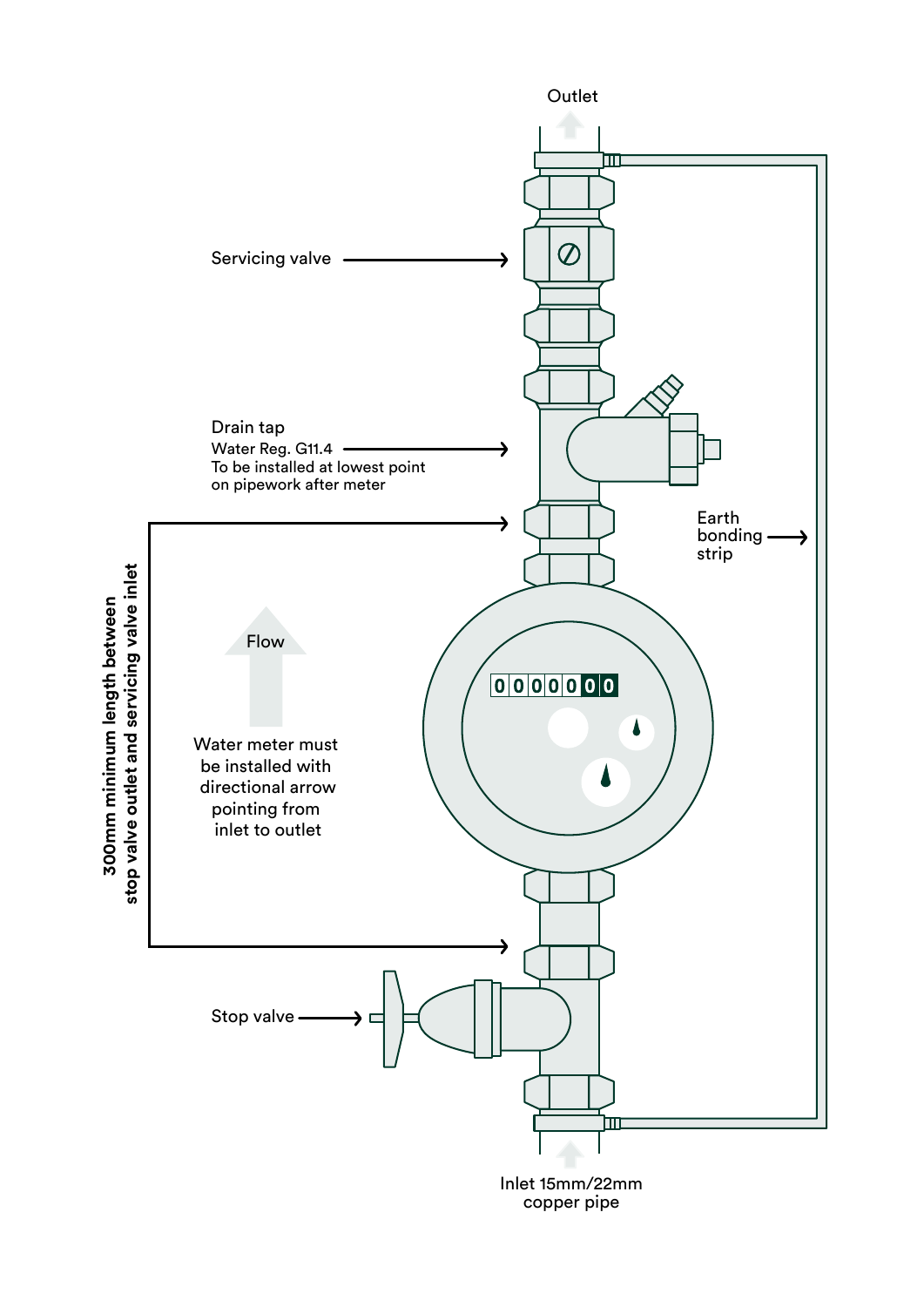If your relocation plans require any outside work at all (e.g. moving **needs** a meter from inside to outside, or outside to inside), the whole project must be handled by United Utilities.

We'll carry out a survey before getting work underway, to find a suitable location for your meter.

As part of the service, we'll check that there are no sneaky leaks on your underground supply pipe (the pipe that connects your home to the public water mains) so that you don't end up paying for wasted water.

#### **Meter defeater**

Occasionally, it may not be possible to move your meter. For example, if you want your meter moving outside but your property is served by a water supply pipe that also feeds several neighbouring properties, we may have to deliver an apologetic 'no'.

In these circumstances, we will write to you to let you know if there are any other options available. Any payments that you have already submitted, excluding the survey fee, will be refunded if your meter cannot be moved.

#### **Charges**

This table shows our charges (including VAT) for helping you move your meter. Remember, even if you are getting a private plumber to do the work, we will still need to inspect the finished job – for which we charge.

# $\alpha$  **Dutside work Customers with additional A helping hand for customers with additional**

We have a scheme which provides support for customers who have difficulties with everyday tasks, due to infirmity or disability. We can help with everything from reading a water bill to answering the door to officials.

If you are registered for our Priority Services scheme and have a water meter, we may be able to move it from outside to inside your home for free – depending on your circumstances.

Please call us on **0345 672 2888** to find out more.

#### **What to do next**

Please complete the application form overleaf – it only takes a few minutes.

You'll see that the form asks for some basic details about your water meter, and for confirmation of who you want to do the work (United Utilities or a private plumber). It also reminds you to enclose a cheque for the relevant amount or to request a call back for us to take payment over the phone.

Once we've received your form and payment, we will write with confirmation that the relocation can go ahead. If our engineers are to do the work, we will contact you to arrange a suitable date and time for the initial survey.

If you're struggling to complete the form, or have a question that is not covered in this leaflet, please do give us a ring on **0345 672 2999**.

| Move the meter from               | Move the meter to                                                                                               | <b>Survey fee</b> | <b>Relocation fee</b> | <b>Inspection fee</b> |
|-----------------------------------|-----------------------------------------------------------------------------------------------------------------|-------------------|-----------------------|-----------------------|
| Inside the property               | New position inside the property (moved by your<br>plumber)                                                     | n/a               | n/a                   | £88.86*               |
| Inside or outside the<br>property | New position inside the property (moved by us)                                                                  | £88.86*           | £218.02*              | n/a                   |
| Outside the property              | New position outside the property at the property<br>boundary (must be moved by us)                             | £88.86*           | £616.44*              | n/a                   |
| Inside the property               | New position outside the property in a meter box<br>at the property boundary (must be moved by us)              | £88.86*           | £500.30*              | n/a                   |
| Inside the property               | New position outside the property in an existing<br>meter box at the property boundary (must be<br>moved by us) | £88.86*           | £169.62*              | n/a                   |

\*All prices quoted include VAT at the standard rate and are correct as at 1st April 2022.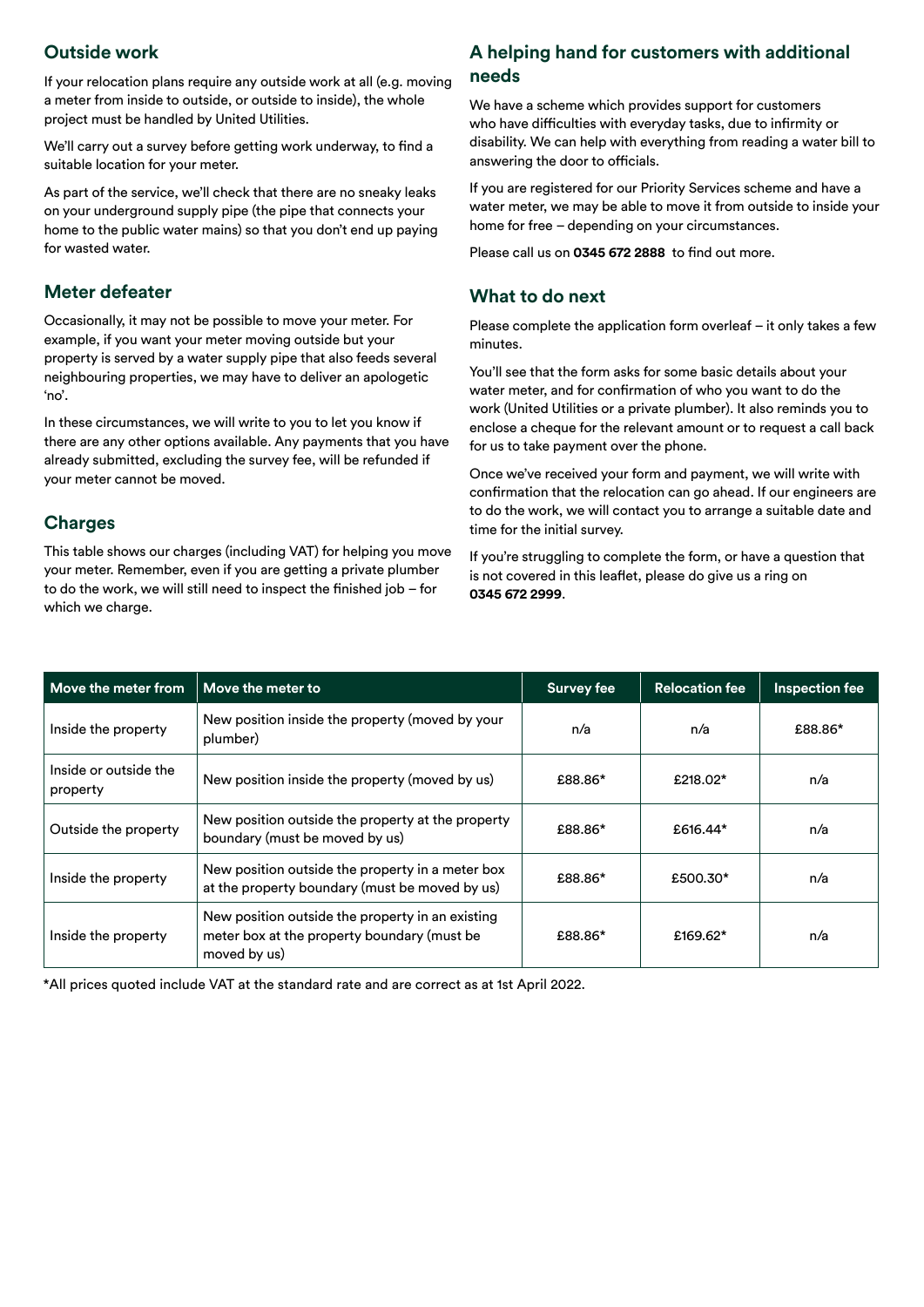## **Relocating your household water meter application form 2022/2023**



Please fill in the application form and return it to us. Remember to enclose a cheque made payable to United Utilities for the survey or inspection fee.

| Title (please tick)                                                                 | Miss $\Box$<br>Other (please state)<br>Mrs<br>Ms<br>Mr                  |  |  |
|-------------------------------------------------------------------------------------|-------------------------------------------------------------------------|--|--|
| Full name                                                                           |                                                                         |  |  |
| <b>Address</b><br>(including postcode)                                              |                                                                         |  |  |
| Daytime telephone number                                                            |                                                                         |  |  |
| Evening telephone number                                                            |                                                                         |  |  |
| Mobile telephone number                                                             |                                                                         |  |  |
| Email                                                                               |                                                                         |  |  |
| Customer account number<br>(shown on top of your bill)                              |                                                                         |  |  |
| Water meter serial number<br>(if visible, this can be found on<br>top of the meter) |                                                                         |  |  |
| Meter reading<br>(use black/white digits only)                                      |                                                                         |  |  |
| Date of reading                                                                     |                                                                         |  |  |
| Where is the water meter<br>currently fitted?                                       | Internal (inside your property) □ External (outside your property)<br>П |  |  |
| Where do you want the water<br>meter to be moved to?                                | Internal (inside your property) □ External (outside your property)<br>П |  |  |
| Please note:                                                                        |                                                                         |  |  |

- **Water meters cannot be moved from outside your property to inside unless the conditions we specify are met**
- **We must carry out all the work on your water meter if it is fitted outside your property**

Please tick ONE box:

- $\Box$  I would like United Utilities to carry out the work to move my water meter. I enclose a cheque for £88.86 for the meter relocation survey and I understand that it may not always be possible for a water meter to be moved and that the fee is non-refundable.
- $\Box$  I request permission to have my water meter relocated privately. I understand that this is subject to the work being inspected by United Utilities and that I may be charged if remedial work is required. I enclose a cheque for £88.86 for United Utilities to inspect the water meter once it has been moved. I understand that the fee is non-refundable.

#### **Prefer to pay by Credit/Debit card?**

 $\sqcup$  If you would prefer to pay by credit/debit card rather than sending a cheque please tick this box and we will call you back to take payment.

#### **Please return this form to: United Utilities Metering, PO BOX 453, Warrington, WA55 1SE.**

Signature

Print name

**For office use only** Work order Raised

Date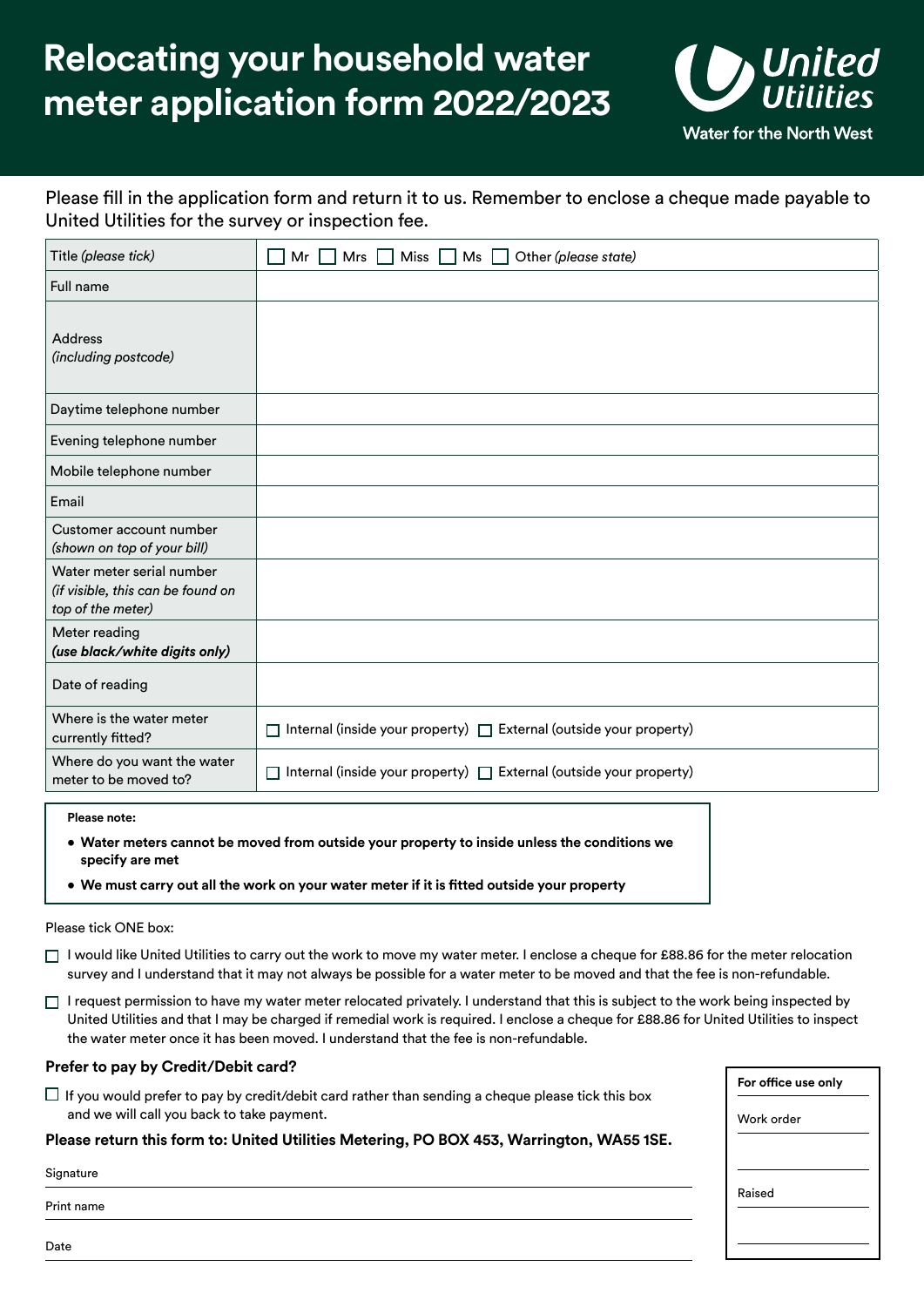